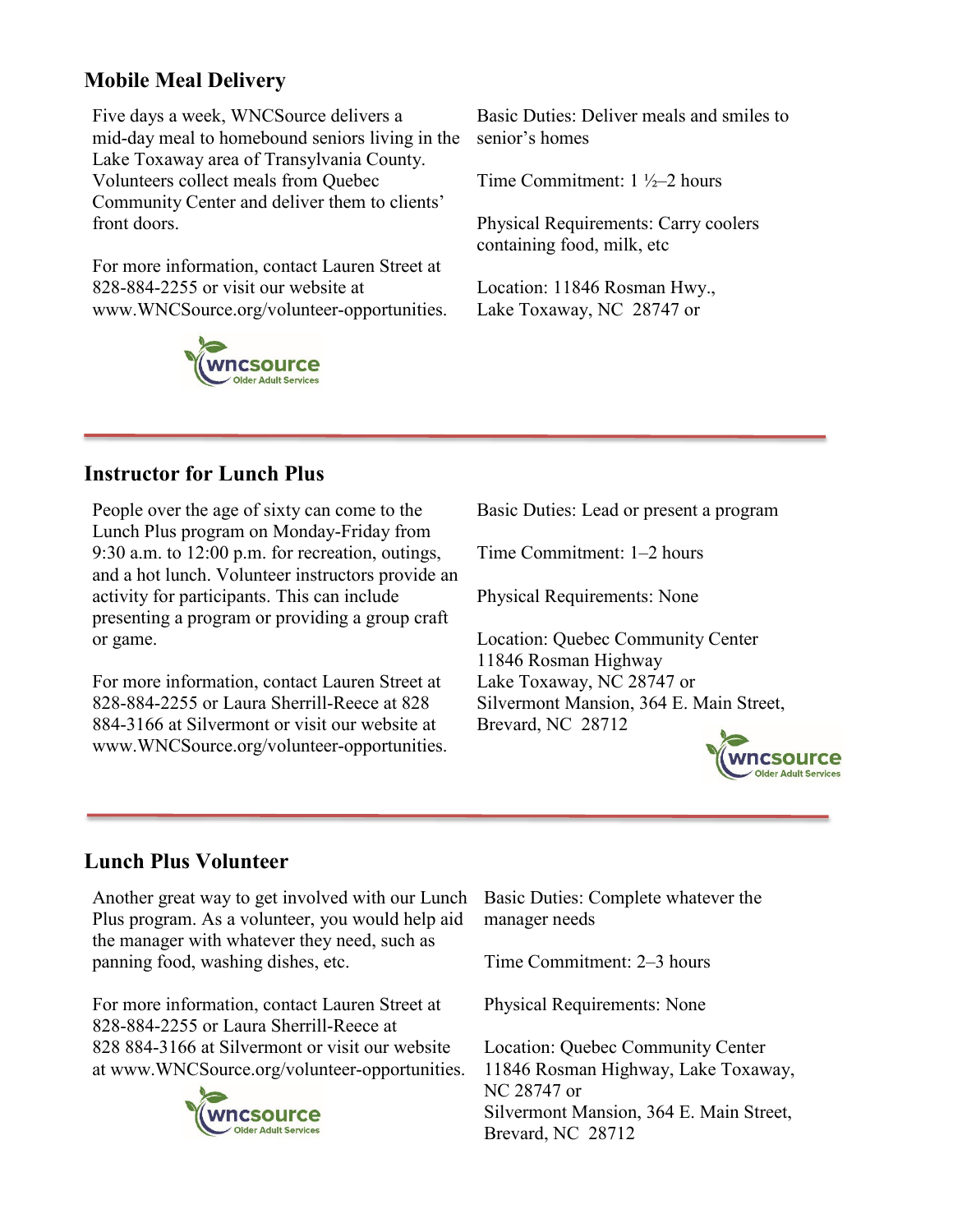#### **SOS Afternoon Instructor ON HOLD UNTIL ADDITIONAL FUNDING IS RECEIVED**

The Serve Our Seniors program meets on Tuesday, Wednesday, and Thursday from 1:00 p.m. to 4:00 p.m. following Lunch Plus. This service provides an afternoon of activities and socializing for older adults. An afternoon instructor will help set up and present a program or teach a class.

For more information, contact Lauren Street at 828-884-2255 or visit our website at www.WNCSource.org/volunteer-opportunities. Basic Duties: Set up, present, and/or teach

Time Commitment: 1–3 hours

Physical Requirements: Lifting and carrying supplies or equipment

Location: Quebec Community Center 11846 Rosman Highway Lake Toxaway, NC 28747



#### **SOS Afternoon Volunteer ON OLD UNTIL ADDITIONAL FUNDING IS RECEIVED**

An additional way to be involved in the Serve Our Seniors program that meets on Tuesday, Wednesday, and Thursday from 1:00 p.m. to 4:00 p.m. following Lunch Plus. An afternoon volunteer will help the manager or presenter with supplies and equipment.

For more information, contact Lauren Street at 828-884-2255 or visit our website at www.WNCSource.org/volunteer-opportunities. Basic Duties: Help manager or presenter

Time Commitment: 1–3 hours

Physical Requirements: None

Location: Quebec Community Center 11846 Rosman Highway Lake Toxaway, NC 28747



#### **Flat Rock Children's Center Volunteer**

Children's services include Head Start, Early Head Start, and NC Pre-K Early Childhood Education programs to help prepare kids ages birth to five years old for Kindergarten. Volunteers help manage supplies and keep centers clean and accessible for small children.

For more information, contact Margrethe Onderdonk at 828-699-0989 or visit our website at www.WNCSource.org/volunteeropportunities.

Basic Duties: Wash outside windows. clean toys, straighten storage closet, restock supplies

Time Commitment: 1–3 hours

Physical Requirements: None

Location: WNCSource Flat Rock Children's **Center** 130 Eagles Reach Drive Flat Rock, NC 28731

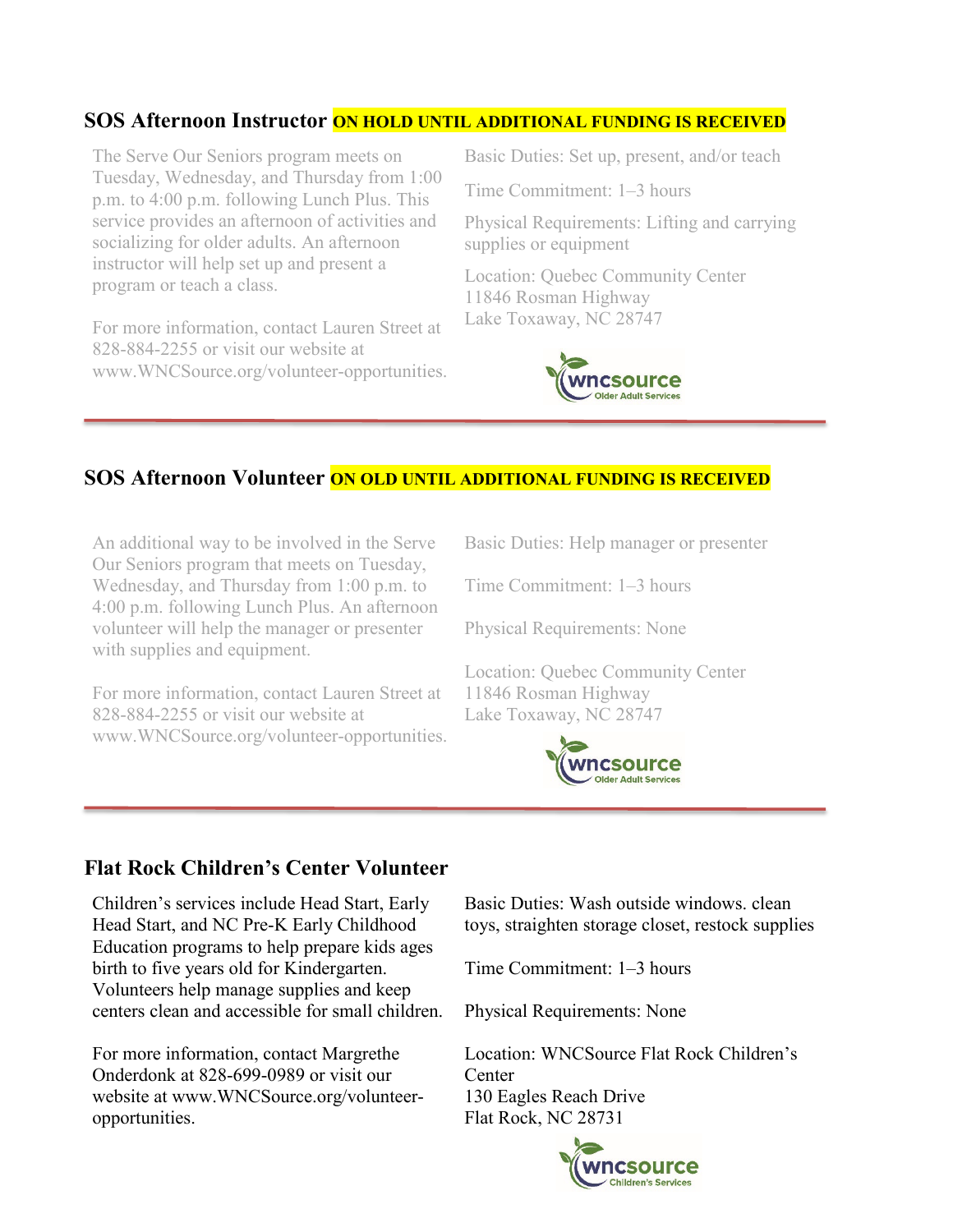# **Playground/Landscape Helper**

WNCSource is currently in the process of creating outdoor learning environment playgrounds. Volunteers will assist in organizing and cleaning up playgrounds located at WNCSource Childcare Centers in Henderson and Transylvania county.

For more information, contact Amy Smith at 828-693-1711 or visit our website at www.WNCSource.org/volunteer-opportunities.



Basic Duties: Light landscaping including raking, moving natural playground equipment, planting trees, and maintaining shrubbery

Time Commitment: 1–3 hours

Physical Requirements: Able to lift 10lbs or more

Location: WNCSource Childcare Facilities Varies Henderson and Transylvania counties

## **Knit/Crochet Winter Gear**

Can you knit or crochet? Use your skills to donate winter hats and scarves for children ages birth to five years old. We can also use hats for our homebound seniors. This is a great activity for groups or individuals with a passion for crafting.

For more information, contact Betsy Jarvis at 828-693-1711 or visit our website at www.WNCSource.org/volunteer-opportunities. Basic Duties: Knitting or crocheting

Time Commitment: Varies based on skill level

Physical Requirements: None

Location: Anywhere



#### **Bargain Hendo Thrift Shop Volunteer**

Bargain Hendo is our thrift shop located in Henderson County that sells used clothing, shoes, furniture, and antiques. Volunteers are needed to help with customer service and general store maintenance.

For more information, contact Belinda Sawyer at 828-435-3880 or visit our website at www.WNCSource.org/volunteer-opportunities. Basic Duties: Greet customers, price and display items, handle merchandise

Time Commitment: 2–4 hours

Physical Req.: Able to lift 5lbs or more

Location: Bargain Hendo 201 North King Street Hendersonville, NC 28792

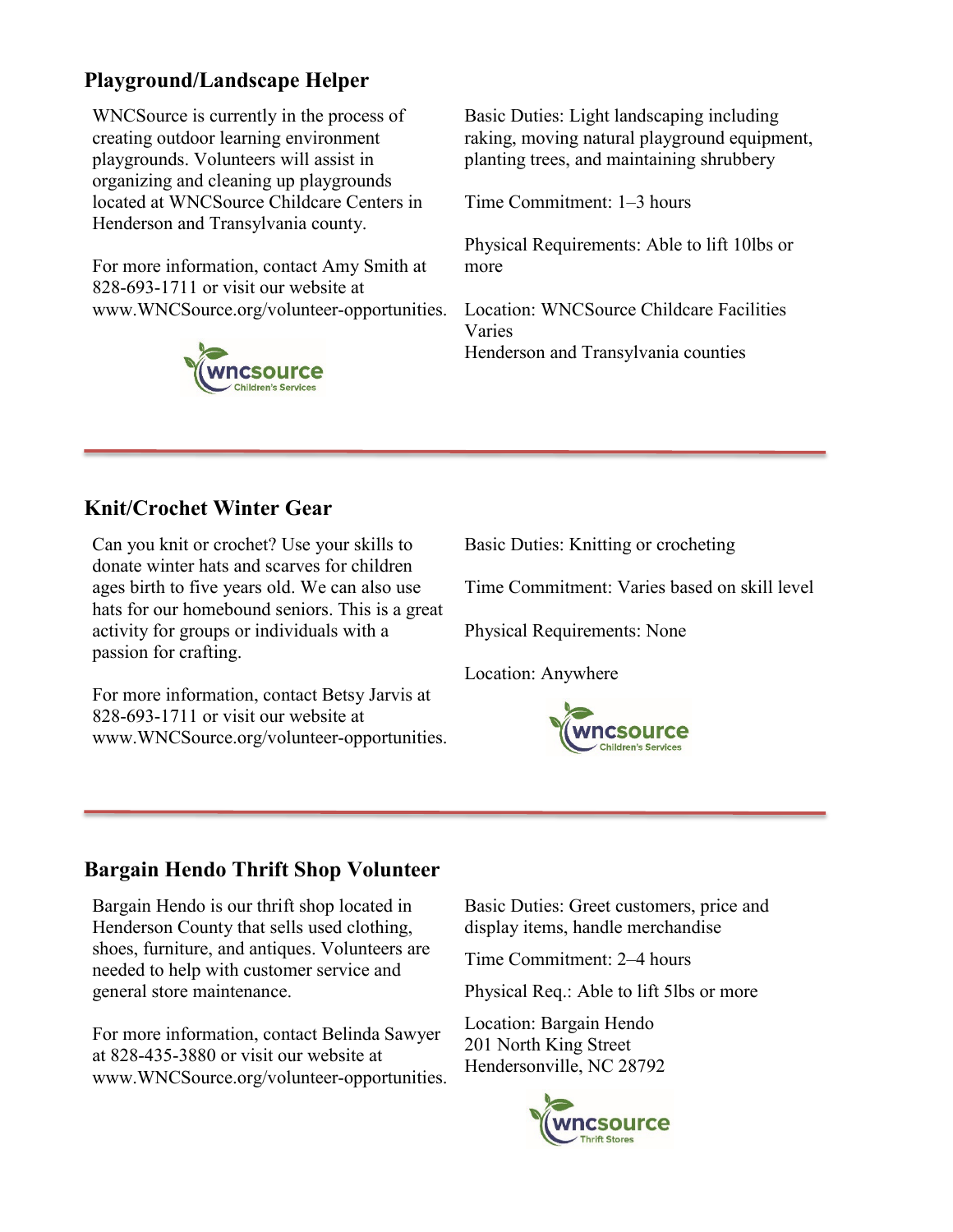# **Tiger Town Thrift Store Volunteer**

Tiger Town is our thrift shop located in Transylvania County that sells used clothing, shoes, furniture, and antiques. Volunteers are needed to help with customer service and general store maintenance.

For more information, contact Tiger Town at 828-884-9222 or visit our website at www.WNCSource.org/volunteer-opportunities.



Basic Duties: Greet customers, price and display items, handle merchandise

Time Commitment: 2–4 hours

Physical Requirements: Able to lift 5lbs or more

Location: Tiger Town Thrift Store 1 Chestnut Street (Across from Roman High School), Rosman, NC 28772

# **Classroom Volunteer**

Become a Head Start classroom volunteer to help children get ready for kindergarten. Read to the class or spend time playing with students. Head Start programs are located io Henderson, Transylvania, and Rutherford counties. English or  $\mathbf{S}$   $\mathbf{C}$  acceptable. For more informaties **on the UV** Smith at  $828-693-1711$  or  $\sqrt{\sin \theta}$  website at www.WNCSource.org/volunteer-opportunities. Basic Duties: reading aloud, entaining kids ages  $0-5$  in a class of the ting Time Limitment: 1–2 hours

Location: WNCSource Childcare Facilities Varies throughout Henderson, Transylvania, or Rutherford County



Phy**pape Urements:** None

## **Kitchen Volunteer**

Help out at WNCSource centers located in Hillview Children's Center. Volunteers are needed to scrub kitchens, clean appliances, and ensure that the space looks tidy.

For more information, Margit Nelson at (828)696-6674 or visit our website at www.WNCSource.org/volunteer-opportunities. Location: Hillview Children's Center



Basic Duties: Clean kitchens, baseboards, refrigerators, floors

Time Commitment: 1–3 hours

Physical Requirements: Able to perform basic cleaning duties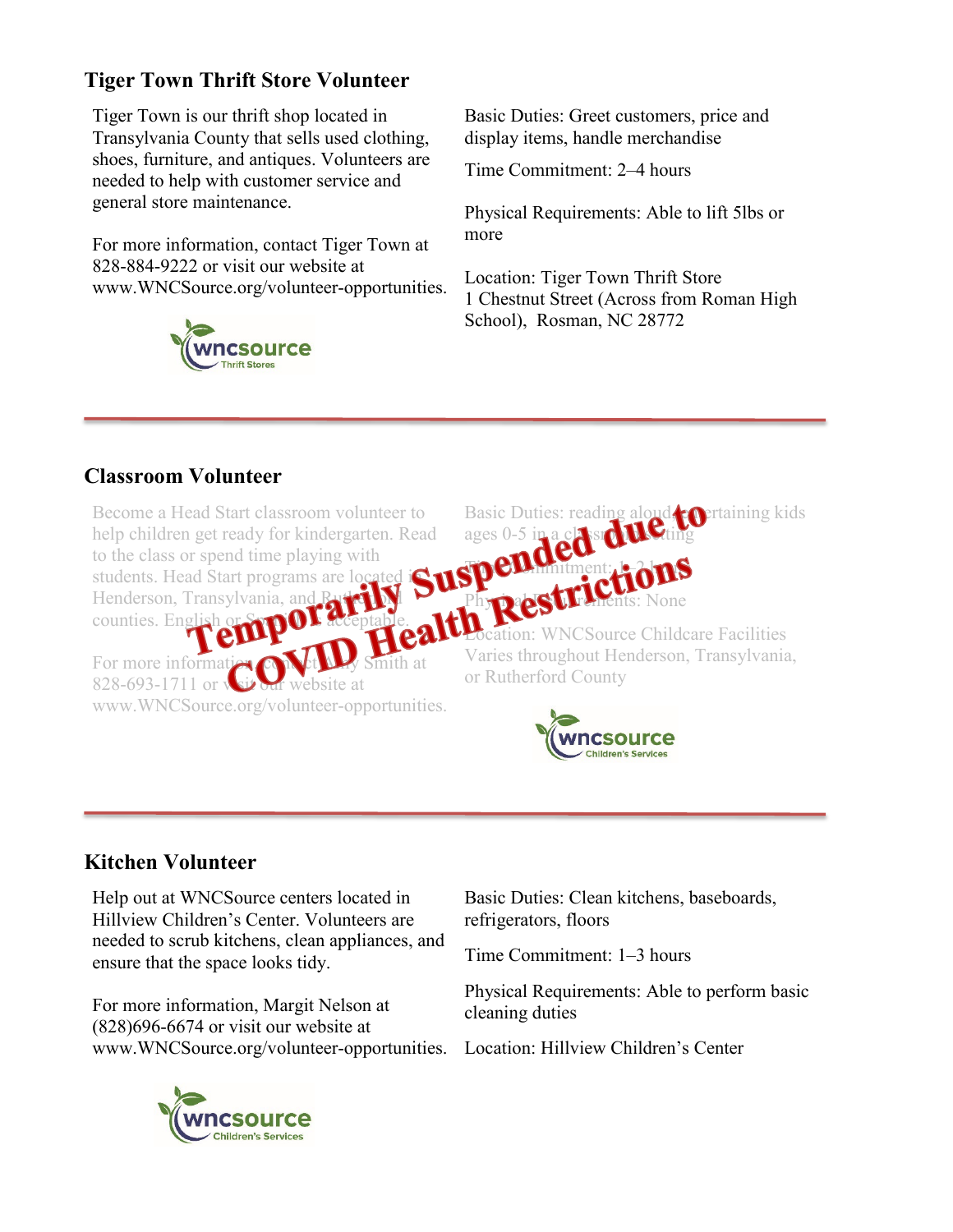## **Host a Diaper Drive**

Our childcare centers are always in need of more diapers. Since we serve babies, toddlers, and young children ages birth to five years old, all sizes are needed. Volunteers can choose to donate diapers directly or host a local drive to collect diapers.

For more information, contact Amy Smith at 828-693-1711 or visit our website at www.WNCSource.org/volunteeropportunities.

Basic Duties: Collect diapers of various sizes, plan and maintain a collaborative donation

Time Commitment: Varies

Physical Requirements: None

Location: Varies



## **Host a Classroom Supplies Drive**

Help out with our Head Start, Early Head Start, and NC Pre-K Early Childhood Education by collecting supplies to be used in the classroom. Students range from birth to five years old. Volunteers can host an opportunity to collect crayons, puzzles, children's books, coloring books, etc.

For more information, contact Amy Smith at 828-693-1711 or visit our website at www.WNCSource.org/volunteer-opportunities. Basic Duties: Collect classroom supplies, plan and maintain a collaborative donation

Time Commitment: Varies

Physical Requirements: None

Location: Varies



## **Donate Supplies for Outdoor Learning Environments**

WNCSource is replacing old playgrounds and creating outdoor learning environments at our childcare centers. These playgrounds use natural materials to enrich kids during recess. Donate natural items such as tree stumps or stepping stones or volunteer as a playground helper.

For more information, contact Amy Smith at 828-693-1711 or visit our website at www.WNCSource.org/volunteer-opportunities. Basic Duties: Collect natural materials suitable for children's play

Time Commitment: Varies

Physical Requirements: Able to move natural items

Location: Varies